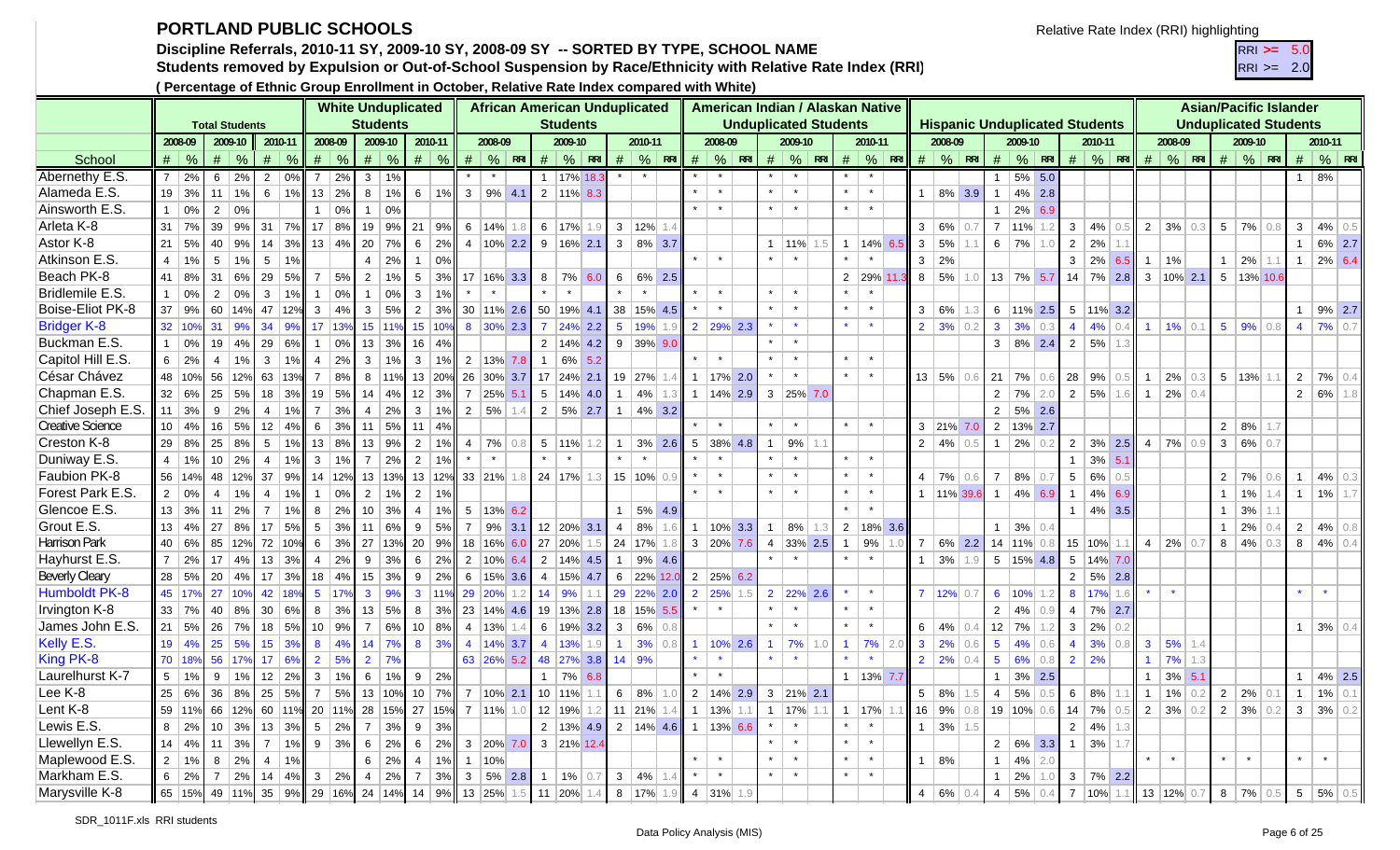# **PORTLAND PUBLIC SCHOOLS**

Discipline Referrals, 2010-11 SY, 2009-10 SY, 2008-09 SY -- SORTED BY TYPE, SCHOOL NAME

**Students removed by Expulsion or Out-of-School Suspension by Race/Ethnicity with Relative Rate Index (RRI)** RRI > 2.0

**( Percentage of Ethnic Group Enrollment in October, Relative Rate Index compared with White)**

#### Relative Rate Index (RRI) highlighting

|                           |                |                    |                                           |    |                    |                                  |                    |                 | <b>White Unduplicated</b> |               |              |                | <b>African American Unduplicated</b>                                                                 |             |                      |                   |                |                        |     |                                              |                              |                |                          |     |                | American Indian / Alaskan Native                      |                                          |              |             |        |                                       |     |                |                       |                   |                                 |                       |                   |                |                 | <b>Asian/Pacific Islander</b> |                              |                 |
|---------------------------|----------------|--------------------|-------------------------------------------|----|--------------------|----------------------------------|--------------------|-----------------|---------------------------|---------------|--------------|----------------|------------------------------------------------------------------------------------------------------|-------------|----------------------|-------------------|----------------|------------------------|-----|----------------------------------------------|------------------------------|----------------|--------------------------|-----|----------------|-------------------------------------------------------|------------------------------------------|--------------|-------------|--------|---------------------------------------|-----|----------------|-----------------------|-------------------|---------------------------------|-----------------------|-------------------|----------------|-----------------|-------------------------------|------------------------------|-----------------|
|                           |                |                    | <b>Total Students</b>                     |    |                    |                                  |                    |                 | <b>Students</b>           |               |              |                |                                                                                                      |             | <b>Students</b>      |                   |                |                        |     |                                              | <b>Unduplicated Students</b> |                |                          |     |                |                                                       |                                          |              |             |        | <b>Hispanic Unduplicated Students</b> |     |                |                       |                   |                                 |                       |                   |                |                 |                               | <b>Unduplicated Students</b> |                 |
|                           |                | 2008-09            | 2009-10                                   |    | 2010-11            |                                  | 2008-09            |                 | 2009-10                   | 2010-11       |              |                | 2008-09                                                                                              |             | 2009-10              |                   |                | 2010-11                |     | 2008-09                                      |                              |                | 2009-10                  |     |                | 2010-11                                               |                                          | 2008-09      |             |        | 2009-10                               |     |                | 2010-11               |                   |                                 | 2008-09               |                   |                | 2009-10         |                               |                              | 2010-11         |
| School                    |                | $\#$ %             | #<br>$\%$                                 | #  | $\frac{9}{6}$      |                                  | $\#$ %             |                 | $\#$ %                    | $\#$ %        |              |                | $\#$ % RRI                                                                                           | #           |                      | $\frac{9}{6}$ RRI |                | $#  %$ RRI             |     | $\#$ % RRI                                   |                              |                | $\#$ % RRI               |     |                | $\#$ % RRI                                            | $\#$ % RRI                               |              |             |        | $\#$ % RRI                            |     |                |                       |                   |                                 | $\#$ % RRI $\#$ % RRI |                   | #              | $\%$ RRI        |                               | #                            | $\mid$ % RRI    |
| <b>Ockley Green</b>       |                | 56 17%             | 78 26%                                    |    | 69 22%             |                                  | 11 16%             |                 | 11 13%                    | 17 19%        |              | 39 23%         |                                                                                                      |             | 51 38%               | 2.9               |                | 38 29%                 |     |                                              |                              |                | 2 33% 2.5                |     |                | $2 \,  33\% $                                         | $\vert$ 4                                | 8%           | 0.5         |        | 8 16% 1.2                             |     |                | 9 16% 0.8             |                   |                                 |                       |                   |                | 4 18% 1.4       |                               | $\mathbf{1}$                 | $4\%$ 0.2       |
| Peninsula K-8             |                | $15 \,   \, 4\%$   | 20 <sup>1</sup><br>5%                     | 23 | 6%                 | 2                                | 2%                 | 5               | 4%                        | $5 \mid 5\%$  |              |                | 7 11% 5.3                                                                                            |             | 8 14% 3.3            |                   | 5 <sup>1</sup> | 8%                     |     |                                              |                              |                |                          |     |                | $1 \mid 11\% \mid 2.7 \mid 1 \mid 14\% \mid 3.2 \mid$ | $\mathbf{3}$                             | 2%           | 1.2         |        | $3   2\%   0.5$                       |     | $9 \mid 7\%$   |                       |                   | 1                               | 3%                    | 1.4               |                |                 |                               |                              | $2   6\%   1.3$ |
| Richmond E.S.             | 7 <sup>1</sup> | 1%                 | 5<br>1%                                   | 6  | $1\%$              | $\overline{4}$                   | 1%                 | 3               | 1%                        | $4 \mid 1\%$  |              |                |                                                                                                      |             | 1 13% 14.4           |                   |                |                        |     |                                              |                              |                |                          |     |                |                                                       |                                          |              |             |        |                                       |     |                |                       |                   | $2 \mid 2\%$                    |                       |                   |                |                 |                               |                              |                 |
| Rieke E.S.                | 2 <sup>1</sup> | 1%                 | 5<br>1%                                   |    | 0%                 | $\overline{1}$                   | 0%                 | 5               | 2%                        |               |              |                | 1 11% 32.6                                                                                           |             |                      |                   |                |                        |     | $\star$                                      |                              | $\star$        |                          |     |                |                                                       |                                          |              |             |        |                                       |     |                |                       |                   |                                 |                       |                   |                |                 |                               |                              |                 |
| Rigler K-7                |                | 54 10%             | 78 13%                                    | 46 | 8%                 | 4                                | 4%                 |                 | 17 15%                    |               |              |                | $7   6\%   26   23\%   6.4$                                                                          | 34 25%      |                      |                   |                | 28 21% 3.4             |     |                                              |                              |                |                          |     |                |                                                       | 20                                       | 9%           |             |        | $2.5$ 20 8% 0.5                       |     | 10   4%        |                       |                   |                                 |                       |                   | 3   6%         |                 | 0.4                           | $\mathbf{1}$                 | $2\%$ 0.4       |
| Rosa Parks K-5            |                | 64 13%             | 19   4%                                   |    | $10 \,   \, 2\%$   |                                  | 12 16%             | $5\overline{)}$ | 9%                        |               |              |                | 36   16%                                                                                             |             | 11   6%              | 0.6               |                | $9   4\%$              |     | $3 43\% 2.6$                                 |                              |                |                          |     |                |                                                       | 9                                        | 7%           | 0.4         |        | $1 \mid 1\%$                          | 0.1 |                |                       |                   |                                 |                       |                   |                |                 |                               |                              |                 |
| Rose City Park            |                | $44 \,   \, 8\%$   | 42 7%                                     |    | 28 5%              |                                  | 21   6%            | 27              | 7%                        | 16 5%         |              |                | 15 22% 3.5                                                                                           |             | 8 13%                |                   | 4 <sup>1</sup> | 8%                     |     |                                              |                              | 1 <sup>1</sup> | 7%                       | 0.9 | $\overline{4}$ | $ 24\% 5.2 $                                          | 6                                        | $12\%$ 1.9   |             |        | $3   6\%   0.8$                       |     | 4   9%         |                       | 2.0               | $\blacksquare$ 1 $\blacksquare$ | $1\%$                 | $\big  0.2 \big $ | $\overline{1}$ | $1\%$ 0.2       |                               |                              |                 |
| Sabin PK-8                |                | 20 6%              | 35 10%                                    |    | 20 6%              | 3 <sup>1</sup>                   | 3%                 | $\overline{7}$  | 6%                        |               | $8 \mid 5\%$ |                | 15 9% 3.6 25 20% 3.4                                                                                 |             |                      |                   | 9              | 8%                     |     |                                              |                              |                |                          |     |                |                                                       | 2   5%                                   |              | 1.7         |        | $2   5\%   0.8$                       |     | $3 \mid 7\%$   |                       |                   |                                 |                       |                   |                |                 |                               |                              |                 |
| <b>Scott</b>              |                | 72 14%             | 79 14% 34 6%                              |    |                    |                                  | 26 18%             |                 | 29 20% 10 8% 17 20%       |               |              |                | 1.1                                                                                                  |             | 17   19%             | 0.9               | 6 <sup>1</sup> | 8%                     | 0.9 | $3 30\% 1.7$                                 |                              |                | $4 40\% 2.0 $            |     |                | $2 \begin{array}{ c c } 2 & 33\% & 4.0 \end{array}$   | 20   9%   0.5   24   10%   0.5   15   6% |              |             |        |                                       |     |                |                       |                   | 3 6%                            |                       | 0.3               | 3 <sup>1</sup> | $5\%$ 0.3       |                               | $\overline{1}$               | $2\%$ 0.2       |
| Sitton E.S.               |                | 37 12%             | 26<br>9%                                  |    | 13   4%            |                                  | 15 16%             |                 | $14$ 15% 3 3%             |               |              |                | $10$ 19% 1.2                                                                                         | $7$ 15% 1.0 |                      |                   |                | $6 12\% 3.5 $          |     | $2 \begin{vmatrix} 22\% & 1.4 \end{vmatrix}$ |                              |                | $1 \vert 14\% \vert 0.9$ |     |                | 1   17%   5.1   7   6%   0.4                          |                                          |              |             |        | $3   3\%   0.2  $                     |     |                | $3   2\%   0.7$       |                   | $\overline{1}$                  | $4\%$ 0.3             |                   |                | $1   4\%   0.3$ |                               |                              |                 |
| Skyline K-8               |                | $2 \mid 1\%$       | 2%<br>$\overline{7}$                      |    | $1   0\%$          | 1 <sup>1</sup>                   | 0%                 | 6               | 2%                        |               |              |                |                                                                                                      |             |                      |                   |                |                        |     |                                              |                              |                |                          |     |                |                                                       |                                          |              |             |        |                                       |     |                |                       |                   |                                 | $4\%$ 8.0             |                   |                |                 |                               |                              |                 |
| Stephenson E.S.           |                | $3 \mid 1\%$       | $\overline{2}$<br> 1%                     |    | $7 \mid 2\%$       | 2                                | 1%                 | 2               | 1%                        | $6 \mid 2\%$  |              |                | $\star$                                                                                              | $\star$     | $\star$              |                   | $\star$        | $\rightarrow$          |     |                                              |                              |                |                          |     | $\star$        |                                                       | $\overline{1}$                           | 14% 19.2     |             |        |                                       |     |                |                       |                   |                                 |                       |                   |                |                 |                               |                              |                 |
| Sunnyside Environmental   |                | $21 \mid 4\%$      | $12 \mid 2\%$                             |    | $10 \mid 2\% \mid$ |                                  | 13 3%              |                 | 10 2%                     |               | $7 \mid 1\%$ |                | $2   7\%   2.6$                                                                                      |             |                      |                   |                |                        |     | $1 \vert 13\% \vert 4.5$                     |                              |                |                          |     | $\star$        | $\star$                                               | $\overline{4}$                           | 19% 6.8      |             |        |                                       |     |                | $1 \mid 3\% \mid 2.0$ |                   |                                 |                       |                   |                |                 |                               |                              |                 |
| Vernon PK-8               |                | 81 21%             | 68 17%                                    |    | $15 \,   \, 4\%$   |                                  | $5 \mid 9\%$       |                 | 12 14%                    |               |              |                | $1   1\%   58   27\%   3.1   42   23\%  $                                                            |             |                      |                   |                | $14$ 8% 8.3            |     |                                              |                              |                |                          |     | $\star$        | $\star$                                               | 9                                        | $13%$ 1.6    |             |        | $6$   9%   0.6                        |     |                |                       |                   | $2 \mid 9\%$                    |                       |                   |                | $3$ 13% 0.9     |                               |                              |                 |
| Vestal K-8                |                | 39 9%              | $12 \mid 3\%$                             |    | 39   9%            |                                  | 17 11%             | $\overline{7}$  | 4%                        | 14   9%       |              |                | $12$ 22% 2.1                                                                                         |             | $2 \mid 4\% \mid$    | $\Omega$ .        |                | 13 20% 2.3             |     | 2 15%                                        | .4                           | $\overline{1}$ | 10% 2.3                  |     | $\overline{4}$ | 40% 4.7                                               | $\mathbf{3}$                             | 5%           | 0.5         |        | $1$   1%   0.3                        |     | $5 \mid 7\%$   |                       | $0.8$ 1           |                                 | 1%                    | 0.1               | $\overline{1}$ | 1%              | 0.2                           | $\mathbf{1}$                 | $1\%$ 0.1       |
| Whitman E.S.              |                | 20 5%              | $25 \mid 7\%$                             |    | 35 10%             | 8                                | 7%                 | 8               | 7%                        | 17 15%        |              | 3 6%           | 0.8                                                                                                  |             | $4 \mid 9\%$         |                   |                | 7   17%                |     |                                              |                              |                |                          |     |                |                                                       | $3 \mid 3\%$                             |              | 0.4         |        | $5   4\%   0.7$                       |     | 6   6%         |                       |                   | $4 \vert$                       | 6%                    | 0.8               |                | 3   4%          | 0.6                           | $\mathbf{3}$                 | $5\%$ 0.4       |
| Winterhaven K-8           |                | $2 \mid 1\%$       | $2 \mid 1\%$                              |    | $2 \mid 1\%$       | $\overline{1}$                   | 0%                 | 2               | 1%                        | $1 \ 0\%$     |              |                |                                                                                                      |             |                      |                   |                |                        |     |                                              |                              |                |                          |     |                |                                                       |                                          |              |             |        |                                       |     | $\mathbf{1}$   | 9% 25.5               |                   | $\overline{1}$                  | $3\%$ 7.4             |                   |                |                 |                               |                              |                 |
| Woodlawn PK-8             |                | 95 21%             | 69 15%                                    |    | 60 13%             |                                  |                    |                 | 13 18% 7 11% 16 19%       |               |              | 68 26%         | 1.4                                                                                                  |             | $51$ 24% 2.2         |                   |                | 39 17%                 |     | $2 \mid 33\% \mid 1.8$                       |                              |                |                          |     |                |                                                       | 8                                        | 8%           | 0.4         |        | $8$   7%   0.6                        |     | $\overline{1}$ | 1%                    |                   | $\overline{2}$                  | 9%                    | 0.5               |                | $2 10\% 0.9$    |                               |                              | $2   9\%   0.5$ |
| Woodmere E.S.             |                | 19 5%              |                                           |    | 20   5%            |                                  | 11   6%            |                 |                           | $11$ 7%       |              | 3 <sup>1</sup> | 8%                                                                                                   |             |                      |                   |                | $3   10\%  $           |     | $1 \vert 14\% \vert 2.2$                     |                              |                |                          |     |                |                                                       | 2                                        | 3%           | $\vert 0.4$ |        |                                       |     | 4 <sup>1</sup> | 4%                    |                   | $\overline{1}$                  | $1\%$                 | 0.2               |                |                 |                               |                              |                 |
| Woodstock E.S.            |                | 22   5%            |                                           |    | $6 \mid 1\%$       |                                  | $15 \mid 7\%$      |                 |                           | $4 \mid 2\%$  |              |                | $2 \mid 17\% \mid 2.4$                                                                               |             |                      |                   |                |                        |     | $3 30\% 4.4$                                 |                              |                | $\star$                  |     | $\star$        | $\star$                                               | $\overline{1}$                           | 4%           | 05          |        |                                       |     | $\mathbf{1}$   | 3%                    |                   |                                 | $1\%$                 |                   |                |                 |                               |                              |                 |
| <b>Elementary Schools</b> |                | 1520 6%            | 1566 6%                                   |    | 1189 5%            |                                  |                    |                 | 480 4% 557 4% 440 3%      |               |              |                | 643 17% 4.6 569 16% 4.0 402 12% 3.9                                                                  |             |                      |                   |                |                        |     | 51 13% 3.6                                   |                              |                | 39 11% 2.7               |     | 27             | $9\%$ 2.8                                             | $200$ 5%                                 |              |             | 244 6% |                                       |     | 218 5%         |                       |                   | $59 \mid 2\%$                   |                       |                   | 75 3%          |                 |                               | $49 \mid 2\% \mid$           |                 |
| Beaumont M.S.             |                | 50 11%             | 50 11%                                    |    | $15 \,   \, 3\%$   |                                  | 14   5%            |                 | 15 6%                     |               |              |                | 3 1% 25 19% 3.5 27 23% 3.9                                                                           |             |                      |                   |                | $5   5\%   4.9$        |     |                                              |                              | $\star$        |                          |     | $\star$        |                                                       | $4$   15% 2.8                            |              |             |        | $3 10\% 1$                            |     |                | $3   9\%   7.6$       |                   | 1 <sup>1</sup>                  | 4%                    |                   |                | 1   4%          |                               |                              |                 |
| DaVinci Arts M.S.         |                | 18   4%            | $9 \mid 2\%$                              |    | $14 \mid 3\%$      |                                  | 17   5%            | $\overline{7}$  | 2%                        | $8 \mid 2\%$  |              |                |                                                                                                      |             |                      |                   |                | $4 \mid 15\% \mid 6.9$ |     | $\star$                                      |                              |                |                          |     |                |                                                       |                                          |              |             |        | $1 \mid 4\%$                          | 1.9 | 1 <sup>1</sup> | 3%                    |                   |                                 |                       |                   |                |                 |                               |                              | $6\%$ 2.6       |
| George M.S.               |                | 75 20%             | 100 26%                                   |    | 99 27%             |                                  | $17 \mid 16\%$     |                 | 21 21%                    |               |              |                | 20 24% 36 38% 2.4 52 52% 2.4 44 43% 1.8                                                              |             |                      |                   |                |                        |     | 4 29% 1.8                                    |                              |                | $1   10\%$               | 0.5 |                | 2   17%                                               | $11$ 10% 0.6                             |              |             |        | 19 15% 0.7 25 20% 0.9 3 7%            |     |                |                       |                   |                                 |                       | 0.5               | 2 <sup>1</sup> | 5%              | 0.2                           | 6                            | 18% 0.8         |
| Robert Gray M.S.          |                | 36   9%            | $31 \mid 7\%$                             |    | $28$ 7%            |                                  | $24$ 7% 24 8%      |                 |                           | 14   4%       |              |                | 6 33% 4.5 3 13%                                                                                      |             |                      | 1.6               |                | $6$ 30% 7.1            |     | $2 \mid 17\% \mid 2.2 \mid$                  |                              |                | 13%11.6                  |     |                |                                                       | $3$   10%   1.3                          |              |             |        | $2   6\%   0.7$                       |     |                | $5 17\% 3.9 $         |                   |                                 |                       |                   | $\overline{1}$ | 6%              | 0.7                           | $\mathbf{1}$                 | 7% 1.6          |
| Hosford M.S.              |                |                    | 58 11% 50 9%                              |    | 39   7%            |                                  | 36 12% 26 9%       |                 |                           | 26 8%         |              |                | 6 $16\%$ 1.3                                                                                         |             | 7   17%              |                   |                | $6 16\% $              | 1.9 | $1$   11%   0.9                              |                              |                | $3 33\% 3.7 $            |     |                | $\star$                                               | $12$ 14% 1.2                             |              |             |        | 10 10% 1.2                            |     | 4   4%         |                       | 0.5               | $2 \mid 2\%$                    |                       | $\vert 0.2 \vert$ | $\overline{1}$ | 1%              |                               | $\mathbf{1}$                 | $1\%$ 0.2       |
| Jackson M.S.              |                | $24 \mid 3\% \mid$ | $29 \mid 4\%$                             |    | $15 \,   \, 3\%$   |                                  | $12 \mid 2\% \mid$ |                 | $6 \mid 1\%$              | 10   2%       |              |                | $4$ 8% 3.5 11 20% 15.6                                                                               |             |                      |                   | $\overline{1}$ | 3%                     |     | $1   13\%   5.5$                             |                              |                |                          |     |                | $\star$                                               | $\overline{4}$                           | $8\%$ 3.5    |             |        | 10 19% 15.0                           |     |                |                       | $3   5\%   2.4  $ |                                 | 2%                    | 0.9               |                |                 |                               |                              |                 |
| Lane M.S.                 |                |                    | 91 22% 81 20% 70 18% 35 20% 37 23% 29 19% |    |                    |                                  |                    |                 |                           |               |              |                | 14 37% 1.8                                                                                           |             | $9 \vert 28\% \vert$ | 1.2               |                | 13 37%                 |     | 4 29% $1.4$                                  |                              |                | $4 29\% $                |     |                | 2 25%                                                 | 26                                       | $ 26\% $ 1.3 |             |        | $25$ 23% 1.0                          |     |                | 18 16% 0.8            |                   | $\blacksquare$                  | $9\%$ 0.5             |                   | 1 <sup>1</sup> | 2%              |                               | $\mathbf{3}$                 | $4\%$ 0.2       |
| Mt. Tabor M.S.            |                | $26$ 5%            | $11 \ 2%$                                 |    | 13   2%            |                                  | 13   4%            |                 | $6 \mid 2\%$              | $9 \mid 2\%$  |              |                | $5 10\% 2.8 3 $                                                                                      |             |                      | 8% 4.6            | 1 <sup>1</sup> | 3%                     |     | $1 \mid 17\% \mid 4.4$                       |                              |                |                          |     | $\star$        | $\star$                                               | $\overline{2}$                           | 6%           | 1.6         |        | 1   2%   1.2                          |     | $1 \mid 2\%$   |                       |                   | 4                               | $4\%$ 1.2             |                   |                |                 |                               | 1                            | 1% 0.5          |
| Sellwood M.S.             |                |                    | 63 13% 64 13%                             |    | 49 10%             |                                  |                    |                 | 40 11% 43 12% 34 9%       |               |              |                | 10 $50\%$ 4.7 4 24% 2.0                                                                              |             |                      |                   |                | 2   14%                |     | 1   11%                                      |                              |                | 2 22%                    |     |                |                                                       |                                          | $5$ 21% 2.0  |             |        | 10 24% 2.1 10 21% 2.3                 |     |                |                       |                   |                                 |                       |                   | $\overline{1}$ | 6%              | 0.5                           |                              |                 |
| West Sylvan M.S.          |                |                    | $32$ 4% 33 4%                             |    |                    | $31   4\%   20   3\%   27   4\%$ |                    |                 |                           | $22 \mid 3\%$ |              |                | $2 \mid 13\% \mid 4.2$                                                                               |             |                      |                   | 1              | 6%                     |     |                                              |                              | $\star$        |                          |     | $\star$        | $\star$                                               | $5 -$                                    | 9%           | $3.2$       | 3   6% |                                       |     | 4   6%         |                       |                   | $3 \mid 3\%$                    |                       |                   | 2              | 2%              |                               | 3 <sup>1</sup>               | 4%              |
| <b>Middle Schools</b>     |                |                    |                                           |    |                    |                                  |                    |                 |                           |               |              |                | 471 9% 456 9% 371 7% 227 7% 211 6% 175 5% 107 22% 3.3 115 25% 3.9 83 20% 3.9 15 19% 2.8 12 17% 2.7 5 |             |                      |                   |                |                        |     |                                              |                              |                |                          |     |                | 9%                                                    | 72 14% 2.0 84 14% 2.2 72 11% 2.1 21 4%   |              |             |        |                                       |     |                |                       |                   |                                 |                       |                   | $9 \mid 2\%$   |                 | 0.3                           |                              | 16 $ 4\% $ 0.7  |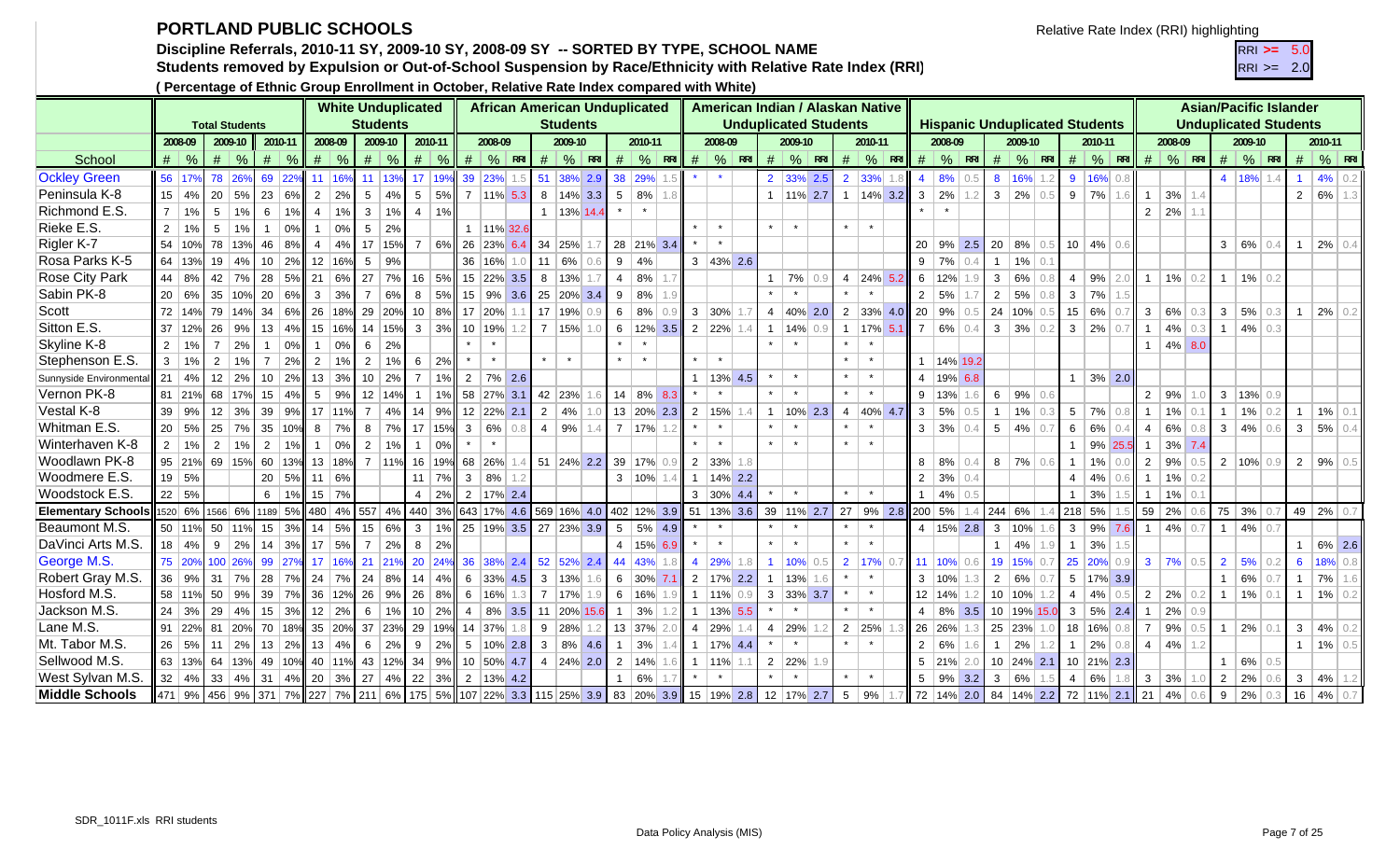# **PORTLAND PUBLIC SCHOOLS**

Discipline Referrals, 2010-11 SY, 2009-10 SY, 2008-09 SY -- SORTED BY TYPE, SCHOOL NAME

**Students removed by Expulsion or Out-of-School Suspension by Race/Ethnicity with Relative Rate Index (RRI)** RRI > 2.0

**( Percentage of Ethnic Group Enrollment in October, Relative Rate Index compared with White)**

#### Relative Rate Index (RRI) highlighting

|                                                                                                                                               |              |                                           |         |               |                                                |             |                | <b>White Unduplicated</b> |                    |              |                | <b>African American Unduplicated</b>                      |         |                  |     |                |                       |         |                |                          |         |                              |     |                | American Indian / Alaskan Native |                 |                  |                |                 |                                       |              |             |                 |         |                   |                | <b>Asian/Pacific Islander</b> |     |                              |                       |
|-----------------------------------------------------------------------------------------------------------------------------------------------|--------------|-------------------------------------------|---------|---------------|------------------------------------------------|-------------|----------------|---------------------------|--------------------|--------------|----------------|-----------------------------------------------------------|---------|------------------|-----|----------------|-----------------------|---------|----------------|--------------------------|---------|------------------------------|-----|----------------|----------------------------------|-----------------|------------------|----------------|-----------------|---------------------------------------|--------------|-------------|-----------------|---------|-------------------|----------------|-------------------------------|-----|------------------------------|-----------------------|
|                                                                                                                                               |              | <b>Total Students</b>                     |         |               |                                                |             |                | <b>Students</b>           |                    |              |                |                                                           |         | <b>Students</b>  |     |                |                       |         |                |                          |         | <b>Unduplicated Students</b> |     |                |                                  |                 |                  |                |                 | <b>Hispanic Unduplicated Students</b> |              |             |                 |         |                   |                |                               |     | <b>Unduplicated Students</b> |                       |
|                                                                                                                                               | 2008-09      | 2009-10                                   | 2010-11 |               | 2008-09                                        |             | 2009-10        |                           | 2010-11            |              |                | 2008-09                                                   |         | 2009-10          |     |                | 2010-11               |         |                | 2008-09                  |         | 2009-10                      |     |                | 2010-11                          |                 | 2008-09          |                |                 | 2009-10                               | 2010-11      |             |                 | 2008-09 |                   |                | 2009-10                       |     |                              | 2010-11               |
| School                                                                                                                                        | $\#$ %       | $\frac{0}{0}$<br>#                        | #       | $\%$          | $\#$ %                                         |             | #              | $\frac{9}{6}$             | $\#$ \%            |              |                | $\#$ % RRI                                                |         | $\#$ % RRI       |     |                | $\#$ % RRI            |         |                | $\#$ % RRI               |         | $#$ % RRI                    |     |                | $\#$ % RRI                       |                 |                  | $\#$ % RRI     |                 | $\#$ % RRI                            |              | $\#$ % RRI  | #               |         | $\frac{9}{6}$ RRI | #              | $\frac{9}{6}$ RRI             |     |                              | $\#$ % RRI            |
| Benson H.S.                                                                                                                                   | 108 10%      | 97<br>9%                                  |         |               | 95 10% 20 7% 27 10%                            |             |                |                           |                    |              |                | 27 10% 62 21% 3.0 51 16%                                  |         |                  |     |                | $37$ 15%              |         |                | $3 17\% 2.4$             |         |                              |     | 1 <sup>1</sup> | 9%                               |                 |                  | $14$ 7% 1.0    |                 | $15$ 7% 0.7                           | 19 8%        | 0.8         | $5\overline{)}$ | 2%      | 0.3               | $\mathbf{3}$   | 1%                            | 0.1 |                              | $9   4\%   0.4$       |
| Cleveland H.S.                                                                                                                                |              | $50$ 3% 52 3%                             | 33      | $ 2\% $       | 36                                             | $3\%$ 33 3% |                |                           | $26$ 2%            |              | $3 \mid 3\%$   | 1.1                                                       |         | $7   9\%   3.1 $ |     |                | $3 \mid 4\%$          |         |                |                          |         | $1   3\%  $                  | 1.1 |                |                                  | $\overline{7}$  | 6%               | 1.8            |                 | 6   4%<br>1.5                         | $2 \mid 1\%$ | 0.6         | $\overline{4}$  | 3%      | 1.0               |                | $1\%$                         | 0.3 |                              |                       |
| Franklin H.S.                                                                                                                                 | 61   6%      | 50 5%                                     |         |               | 37 4% 32 5% 23 4%                              |             |                |                           | $16 \mid 3\% \mid$ |              |                | 12 14% 2.6 11 13% 3.4 10 13% 4.8                          |         |                  |     |                |                       |         |                | $2 \mid 13\% \mid 2.5$   |         |                              |     |                |                                  | 6               | 5%               | 1.0            |                 | 10 8% $2.0$                           | $3 2\% $     | 0.9         | 6               | 4%      | 0.7               | 4 <sup>1</sup> | 2%                            | 0.6 |                              | $1$   1%   0.2        |
| Grant H.S.                                                                                                                                    | 75 5%        | 78 5%                                     | 64      | 4% I          |                                                | 15 2% 20 2% |                |                           | $17 \mid 2\% \mid$ |              |                | 46 13% 8.4 50 14% 7.1 38 12% 7.6                          |         |                  |     |                |                       |         |                | 2 17% 10.7               | 1       | 7% 3.6                       |     |                | $8\%$ 4.7                        | 6               |                  | $9\%$ 5.6      |                 | $4   5\%   2.6$                       |              |             | $\mathbf{3}$    | 3%      | 1.8               |                | $1\%$                         | 0.5 | 1                            | $1\%$ 0.7             |
| <b>Jefferson</b>                                                                                                                              | 119 19%      | 112 18%                                   |         |               | 93 15% 25 21%                                  |             |                | 12 10%                    | $12 \,   \, 8\%  $ |              |                | 73 20% 1.0 78 24% 2.4 68 20% 2.4                          |         |                  |     |                |                       |         |                |                          |         |                              |     | $\mathbf{1}$   | 14%                              |                 |                  | 12 15% 0.7     |                 | 12 13% 1.3                            | $3 \mid 4\%$ | 0.5         | 5 <sup>5</sup>  | 12%     | 0.6               | $\vert$ 4      | 10% 1.0                       |     |                              | $2   6\%   0.7 $      |
| Lincoln H.S.                                                                                                                                  | 38 3%        | 48 3%                                     |         |               | 31   2%   25   2%   26   2%                    |             |                |                           | $16 \mid 2\%$      |              |                | $4   6\%   2.5   11   17\%   7.0  $                       |         |                  |     |                | $5 \mid 9\% \mid 6.3$ |         |                |                          |         |                              |     |                |                                  | 5 <sup>1</sup>  |                  | $7\%$ 3.0      |                 | $7   8\%   3.1 $                      |              | $5 5\% 3.0$ | 2               | 2%      | 0.8               |                | 1%                            | 0.3 |                              |                       |
| Madison                                                                                                                                       |              | 117 13% 98 11%                            |         |               | 101 11% 37 11% 26 8%                           |             |                |                           |                    |              |                | 37 10% 52 26% 2.5 52 26% 3.1 38 20%                       |         |                  |     |                |                       |         | 1 <sup>1</sup> | 6% 0.5                   |         |                              |     | 3 <sup>1</sup> | 17%                              |                 |                  | 17 10% 0.9     |                 | 16 10% 1.2                            | 15 9%        |             | $7\overline{ }$ | 5%      | $0.5^{\circ}$     | 2              | 1%                            | 0.2 |                              | $5 \mid 3\% \mid 0.3$ |
| <b>Marshall Campus</b>                                                                                                                        |              | 153 20% 222 30%                           |         |               | 149 21% 75 20% 91 27%                          |             |                |                           |                    |              |                | 58 19% 28 39% 2.0 36 46%                                  |         |                  |     |                | 33 38% 2.0            |         |                | 5 22%                    |         | 3 25%                        |     | $5^{\circ}$    | 31%                              |                 |                  | 22 14% 0.7     |                 | 63 36% 1                              | 41 27%       |             | 16 13%          |         |                   |                | 21   18%                      | 0.7 | 6                            | $5\%$ 0.2             |
| <b>BizTech H.S.</b>                                                                                                                           | 57 20%       | 92 32%                                    | 60      |               | 21% 27 21%                                     |             | 19 17%         |                           | 19 17%             |              |                | 14 50% 2.3 25 71% 4.2                                     |         |                  |     |                | 18 50% 2.9            |         |                |                          |         |                              |     |                |                                  | $5\phantom{.0}$ | 7%               | 0.3            |                 | 31 38% 2.2                            | 15 20%       |             |                 |         | $9$ 19% 0.9       |                | 13 27%                        | 1.5 | $\overline{4}$               | 8% 0.5                |
| <b>PAIS</b>                                                                                                                                   |              | 20 11% 19 11%                             |         | 19 11%        |                                                | 8 8% 12 16% |                |                           | 12 17%             |              |                | $1 \mid 14\% \mid 1.8$                                    |         | $1 \mid 7\%$     | 0.4 |                | 4 29%                 |         |                | $1 \mid 14\%$            |         |                              |     |                | $\star$                          | 2               | 9%               |                |                 | $3$   12% 0.7                         | $2 \mid 8\%$ |             | 6 14%           |         |                   |                | 2%                            | 0.2 |                              |                       |
| <b>RAA</b>                                                                                                                                    |              | 76 25% 112 39%                            |         |               | 70 27% 40 25% 61 41%                           |             |                |                           | 27 22%             |              |                | 13 36% 1.4                                                |         | $10 36\% $       | 0.9 |                | 11 31%                |         |                | 3 27%                    |         |                              |     | $3 \mid 33\%$  |                                  |                 |                  | 15 24% 0.9     |                 | 29 43% 1.1                            |              | 24 45% 2.1  | $\overline{1}$  | 3%      | 0.1               | $\overline{7}$ | 25%                           | 0.6 | 2   7%                       | 0.3                   |
| Roosevelt Campus 127 18% 110 16%                                                                                                              |              |                                           |         |               | 130 19% 31 15% 31 15%                          |             |                |                           |                    |              |                | 40 19% 48 29% 1.9 38 26%                                  |         |                  |     |                | 46 30%                |         |                | 4   19%   1.3            | 7 26%   |                              |     | $\overline{7}$ | 23%                              |                 |                  | 33   16%   1.0 |                 | 26 12% 0.8                            | 29 14%       | 0.7         | $\overline{4}$  | $6\%$   | 0.4               |                | $6   9\%  $                   | 0.6 | $\overline{4}$               | 6% 0.3                |
| <b>ACT HS</b>                                                                                                                                 |              | 41 16% 36 13%                             |         |               | 44 17% 18 16%                                  |             |                | 10 8%                     | 17 14%             |              |                | 11 20% 1.3 14 25% 3.0 15 32% 2.2                          |         |                  |     |                |                       |         |                | $3 \times 33\%$ 2.1      |         | 3 20% 2.4                    |     | $2^{\circ}$    | 13%                              |                 |                  | 8 19% 1.2      |                 | 8 16% 1.9                             |              | $9$ 17% 1.2 | $\overline{1}$  | 4%      | 0.2               |                |                               |     |                              |                       |
| <b>POWER HS</b>                                                                                                                               |              | 51 23% 50 24%                             |         | 55 23%        |                                                | 11 17%      |                | 18 28%                    | 20 32%             |              |                | 26 41% 2.4 17 30% 1.1                                     |         |                  |     |                | 19 26%                | 0.8     |                |                          |         | $3   50\% $                  | 1.8 | $\overline{4}$ | 40%                              |                 |                  | 10 20% 1.2     |                 | 9 19% 0.7                             | 8 15%        | 0.5         | $\mathbf{1}$    | 3%      | $0.2^{\circ}$     |                | $2   8\%  $                   | 0.3 |                              | $2   6\%   0.2$       |
| <b>SEIS HS</b>                                                                                                                                |              | 36 16% 24 12%                             |         | 31 17%        |                                                |             |                | 2 7% 3 14%                | $3 \mid 12\%$      |              |                | 12 24% 3.6 7 20% 1.4                                      |         |                  |     |                | 12 35% 2.9            |         |                | $\star$                  |         | 1   17%                      |     |                |                                  |                 |                  | 15 13% 1.9     |                 | $9   8\%   0.5$                       | 12 11%       |             |                 |         | $2 15%$ 2.3       |                | 4 29% 2.0                     |     |                              | 2 25% 2.1             |
| Wilson H.S.                                                                                                                                   |              | 70 5% 70 5%                               |         | $51 \mid 4\%$ | $44 \mid 4\%$                                  |             |                | 49 4%                     | 34 3%              |              |                | $12 16\% 4.1 4 5\%$                                       |         |                  |     |                | $3 \mid 4\%$          |         |                | 2 17% 4.4                |         |                              |     |                | $3 18\% 3.9 3 14\% 4.5$          |                 | $5 \mid 6\%$     |                |                 | $11$ 10% 2.2                          | 6   6%       |             | $\overline{4}$  | 4%      |                   |                | $2 \mid 2\%$                  |     | $2 \mid 3\% \mid 1.7$        |                       |
| <b>High Schools</b>                                                                                                                           |              | 917 8% 933 8% 779 7% 340 5% 338 6% 283 5% |         |               |                                                |             |                |                           |                    |              |                | 339 19% 3.5 335 20% 3.5 277 17% 3.8 21 14% 2.5 17 11%     |         |                  |     |                |                       |         |                |                          |         |                              |     |                | 21 13% 2.9                       |                 | 127 10%          |                |                 | 170 12% 2.2 123 9%                    |              |             | 56   4%         |         |                   |                | $45 \mid 4\%$                 |     | $30 \mid 3\% \mid 0.$        |                       |
| Access                                                                                                                                        | $4 \mid 3\%$ | $\vert 9 \vert$<br>5%                     |         | $4 \mid 2\%$  | $3 \mid 3\%$                                   |             | 8              | 6%                        | $3 \mid 2\%$       |              |                |                                                           | $\star$ |                  |     |                |                       |         |                |                          | $\star$ |                              |     |                |                                  |                 | $\star$          |                |                 | $1 \mid 11\% \mid 1$                  |              |             |                 |         |                   |                |                               |     |                              |                       |
| Alliance <sup>1</sup>                                                                                                                         |              | 25 9% 27 10%                              |         | 22 10%        |                                                |             |                | $9$ 7% 11 9%              |                    |              |                | 11 13% 10 15% 2.2 12 19% 2.2 9 16%                        |         |                  |     |                |                       |         |                |                          |         |                              |     |                |                                  | $5\phantom{.0}$ | 9%               | 1.3            | 4 <sup>1</sup>  | 6%<br>0.7                             | $2   4\%  $  | 0.3         |                 |         |                   |                |                               |     |                              |                       |
| Metropolitan Learning Center                                                                                                                  |              | $13 \mid 3\% \mid 11 \mid 2\%$            |         |               | $11 \mid 3\% \mid 10 \mid 3\% \mid 9 \mid 2\%$ |             |                |                           | 10 3%              |              |                | $1   8\%   2.7   1  $                                     |         |                  |     |                | 9% 3.7 1 10% 3.7      |         |                | $1 \vert 17\% \vert 5.9$ |         |                              |     |                |                                  | $\overline{1}$  |                  | 7% 2.4         | $\overline{1}$  | 5%                                    |              |             |                 |         |                   |                |                               |     |                              |                       |
| <b>PPS Alternatives</b>                                                                                                                       |              | 42 5% 47 5%                               |         |               | 37 4% 22 4%                                    |             |                | $28 \mid 4\% \mid$        | $24 \mid 4\% \mid$ |              |                | 11 $ 14\% $ 3.7 13 17% 3.8                                |         |                  |     |                | 10 14% 3.4            |         |                | 7%                       |         |                              |     |                |                                  | $\overline{7}$  |                  | $9\%$ 2.5      | $6\overline{6}$ | 6%                                    | $2 \mid 2\%$ |             |                 |         |                   |                |                               |     |                              |                       |
| C.T.C. Jefferson H.S.                                                                                                                         | $1 \t 4\%$   | 4%<br>$\overline{1}$                      |         |               |                                                |             |                |                           |                    |              | 1 <sup>1</sup> | 9%                                                        |         |                  |     |                |                       |         |                |                          |         |                              |     |                |                                  |                 |                  |                |                 |                                       |              |             |                 |         |                   |                |                               |     |                              |                       |
| C.T.C. P.S.U.                                                                                                                                 |              |                                           |         |               |                                                |             |                |                           |                    |              |                |                                                           |         |                  |     |                |                       |         |                |                          |         |                              |     |                |                                  |                 |                  |                |                 |                                       |              |             |                 |         |                   |                | $\star$                       |     |                              |                       |
| Pioneer Programs <sup>1</sup>                                                                                                                 |              | 134 57% 89 52%                            |         |               | 75 57% 75 52%                                  |             |                | 45 40%                    | 42 53%             |              | 45 70%         | 1.3                                                       |         | 27 79%           |     |                | 21 68%                |         |                |                          |         |                              |     |                |                                  |                 | $5 36\% $        |                |                 | 7 64%                                 | 5 50%        |             |                 |         |                   |                |                               |     |                              |                       |
| <b>Special Services</b>                                                                                                                       |              | 141 51% 100 47%                           |         | 75 38%        | 81 47%                                         |             | 50 36%         |                           | 42 35%             |              | 46 61%         |                                                           |         | 28 64%           |     |                | 21 45%                |         |                |                          | $\star$ |                              |     |                |                                  |                 | $5 29\% $        |                |                 | $9   60\%$                            | 5 29%        |             |                 |         |                   |                | 2 29%                         |     |                              |                       |
| Arthur Academy Charter                                                                                                                        |              |                                           |         | 16 12%        |                                                |             |                |                           | 8 10%              |              |                |                                                           |         |                  |     |                | 4 25% 2.6             |         |                |                          |         |                              |     |                |                                  |                 |                  |                |                 |                                       |              |             |                 |         |                   |                |                               |     |                              |                       |
| Cm2'S Opal School                                                                                                                             | $3 \mid 4\%$ | 2<br>3%                                   |         |               | $2 \mid 3\%$                                   |             | $\overline{1}$ | 2%                        |                    |              |                |                                                           |         |                  |     |                |                       |         |                |                          |         |                              |     |                | $\star$                          | $\star$         |                  |                |                 |                                       |              |             |                 |         |                   |                |                               |     |                              |                       |
| The Emerson School                                                                                                                            |              | 1%<br>$\mathbf{1}$                        |         |               |                                                |             | $\mathbf{1}$   | 1%                        |                    |              |                |                                                           |         |                  |     |                |                       |         |                |                          |         |                              |     | $\star$        | $\star$                          |                 |                  |                |                 |                                       |              |             |                 |         |                   |                |                               |     |                              | $\star$               |
| LEP Charter H.S.                                                                                                                              |              | 48 22% 76 28%                             |         |               | 79 25% 15 15% 26 21%                           |             |                |                           |                    |              |                | 17 12% 17 31% 2.2 30 48% 2.3 31 46% 4.0                   |         |                  |     |                |                       |         |                |                          |         |                              |     |                | $\star$                          |                 | $11 \,   24\%  $ |                |                 | 15 23% 1                              |              | 20 28% 2.4  |                 | 2 29%   |                   |                | 9%                            |     | $\mathbf{1}$                 | 9%                    |
| Portland Village School                                                                                                                       |              | $11   5\%   15   6\%$                     |         | $3 \mid 1\%$  | <b>7</b>                                       | 4%          | 11   6%        |                           |                    | $2 \mid 1\%$ |                | $1 \mid 11\% \mid 2.5 \mid 1 \mid$                        |         | 9%               | 1.6 | 1 <sup>1</sup> |                       | 9% 12.2 |                |                          |         |                              |     |                | $\star$                          |                 |                  |                |                 | $2$ 11% 1.9                           |              |             |                 | 8%      |                   |                |                               |     |                              |                       |
| Self Enhancement Inc.                                                                                                                         |              | 22 15% 9 7%                               |         | 22 16%        |                                                |             |                |                           |                    |              | $21   16\%$    |                                                           |         | 9   8%           |     |                | 22 17%                |         |                |                          |         |                              |     |                | $\star$                          |                 |                  |                |                 |                                       |              |             |                 |         |                   |                |                               |     |                              |                       |
| Trillium Public Charter                                                                                                                       |              |                                           |         |               |                                                |             |                |                           |                    |              |                |                                                           |         |                  |     |                |                       |         |                |                          |         |                              |     |                |                                  |                 |                  |                |                 |                                       |              |             |                 |         |                   |                |                               |     |                              |                       |
| <b>Charter Schools</b>                                                                                                                        |              | 84 7% 103 7%                              |         |               |                                                |             |                |                           |                    |              |                | 120 8% 25 4% 39 5% 27 3% 39 15% 4.2 40 17% 3.3 58 23% 8.2 |         |                  |     |                |                       |         |                | $2 17\% 4.7$             |         |                              |     | $-1$           | 6% 2.2                           |                 |                  |                |                 | 11 12% 3.4 17 14% 2.8 20 14% 4.9      |              |             | $\overline{4}$  |         | 7% 2.0            | 2              | 3%                            |     | 3%                           |                       |
| <b>District Summary</b> 3148 7% 3162 7% 2537 6% 1164 5% 1208 5% 975 4% 1172 18% 3.7 1082 18% 3.6 838 15% 3.8 92 14% 2.9 73 12% 2.4 56 10% 2.6 |              |                                           |         |               |                                                |             |                |                           |                    |              |                |                                                           |         |                  |     |                |                       |         |                |                          |         |                              |     |                |                                  |                 |                  |                |                 | 421 7% 1.5 524 8%<br>1.6              | 436 6%       |             | $140$ 3%        |         | 0.6               |                | $133$ 3%                      | 0.6 | 98   2%                      |                       |